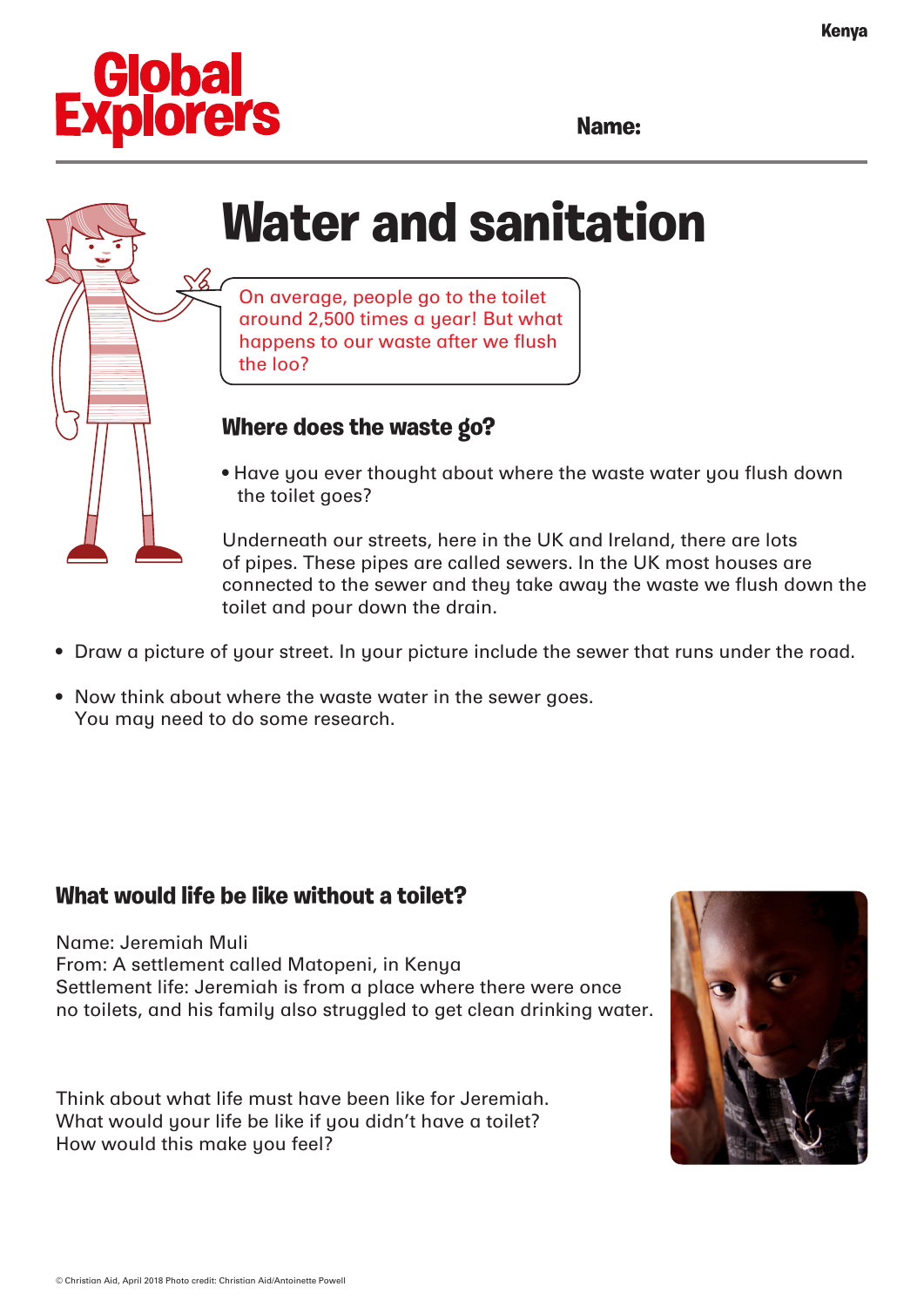Jeremiah drew a picture of how Matopeni looked before the toilet block was built:



And one showing how it would look after the toilet was built:



Can you spot five changes that Jeremiah wanted to see in his community?

Look back at the picture you drew of your street. Now make a new drawing, or add to your first picture, to show the changes that you would like to see in your local community. What would make life better there? You could swap drawings with a partner to play 'spot the difference'.